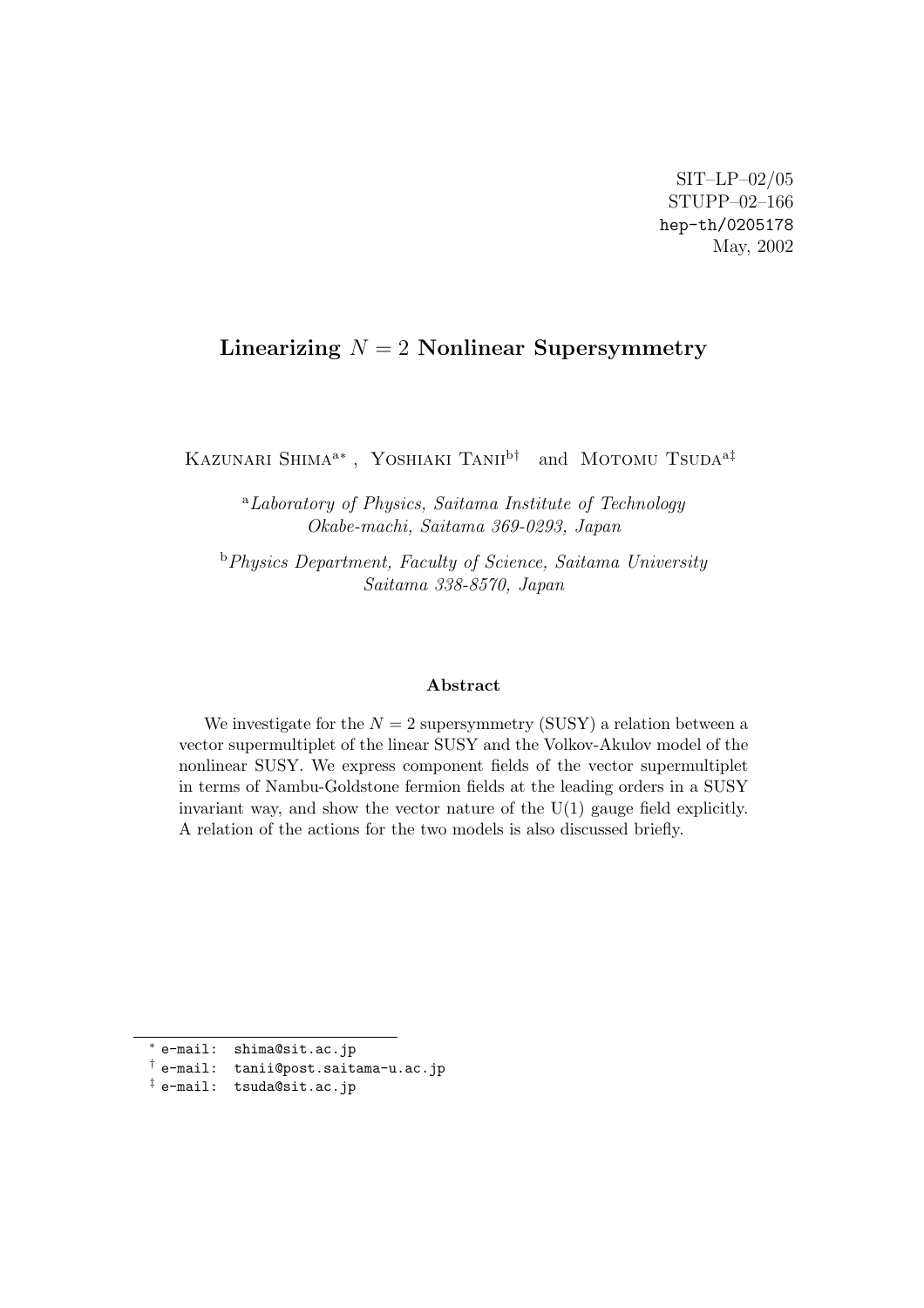Spontaneous breaking of supersymmetry (SUSY) gives rise to Nambu-Goldstone (N-G) fermions [1], as shown in the breaking scheme of Fayet-Iliopoulos [2] and O'Raifeartaigh [3]. N-G fermions can be characterized by means of the nonlinear realization of global SUSY in the Volkov-Akulov (V-A) model [4]. Their coupling to supergravity [5] under a local SUSY invariant way was investigated for the V-A model in the framework of the super Higgs mechanism  $[6, 7]$ , in which N-G fermions are converted to the longitudinal components of spin-3/2 fields.

On the other hand, the connection between the V-A model of the nonlinear SUSY and linear supermultiplets became clear from the early work by many authors [8, 9, 10]: Indeed, in Ref. [8] the general relationship between linear and nonlinear realizations of global SUSY was established. In Ref. [9] it was shown explicitly that the V-A model is related to a scalar supermultiplet of the linear SUSY of Wess and Zumino [15] by constructing irreducible and SUSY invariant relations on a scalar supermultiplet of the linear SUSY. The explicit connection between the V-A model and a scalar supermultiplet in two-dimensional spacetime is also discussed in Ref. [10]. As for a vector supermultiplet, its relationship to the V-A model was studied in Ref. [8] in the context of the coupling of the V-A action to the gauge multiplet action with the Fayet-Iliopoulos *D* term of the linear SUSY.

Recently, one of the authors proposed the superon-graviton model (SGM) based upon the  $SO(10)$  super-Poincaré algebra from a composite viewpoint of matters [11, 12], which may be a most economical supersymmetric unified model beyond the standard model. The fundamental action of the SGM is the Einstein-Hilbert type one obtained from the geometrical arguments of the local  $GL(4,R)$  invariance under new nonlinear SUSY transformations of the SGM spacetime, where there exist fermionic degrees of freedom (N-G fermions) at every four-dimensional curved spacetime point [12]. The expansion of the SGM action in terms of graviton and superons (N-G fermions) with spin-1/2 has a very complicated and rich structure [13]; indeed, it is a highly nonlinear one which consists of the Einstein-Hilbert action of the general relativity, the V-A action and their interactions. Also, the SGM action is invariant under at least [global nonlinear SUSY]*⊗*[local GL(4*,* R)]*⊗* [local Lorentz] *⊗* [global SO(N)] as a whole [14], which is isomorphic to the global  $SO(N)$  super-Poincaré symmetry.

In the SGM the (composite) eigenstates of the *linear* representation of SO(10) super-Poincaré algebra which is composed of superons are regarded as all observed elementary particles at low energy except graviton [11, 12]. For deriving the low energy physical contents of the SGM action, it is important to linearize such a highly nonlinear theory. As a preliminary to do this, it is useful to investigate the linearization of the V-A model in detail. In this respect, in addition to the work by many authors [8, 9, 10], we have explicitly shown in Ref. [16] that the  $N = 1$  V-A model is related to the total action of a  $U(1)$  gauge supermultiplet [17] of the linear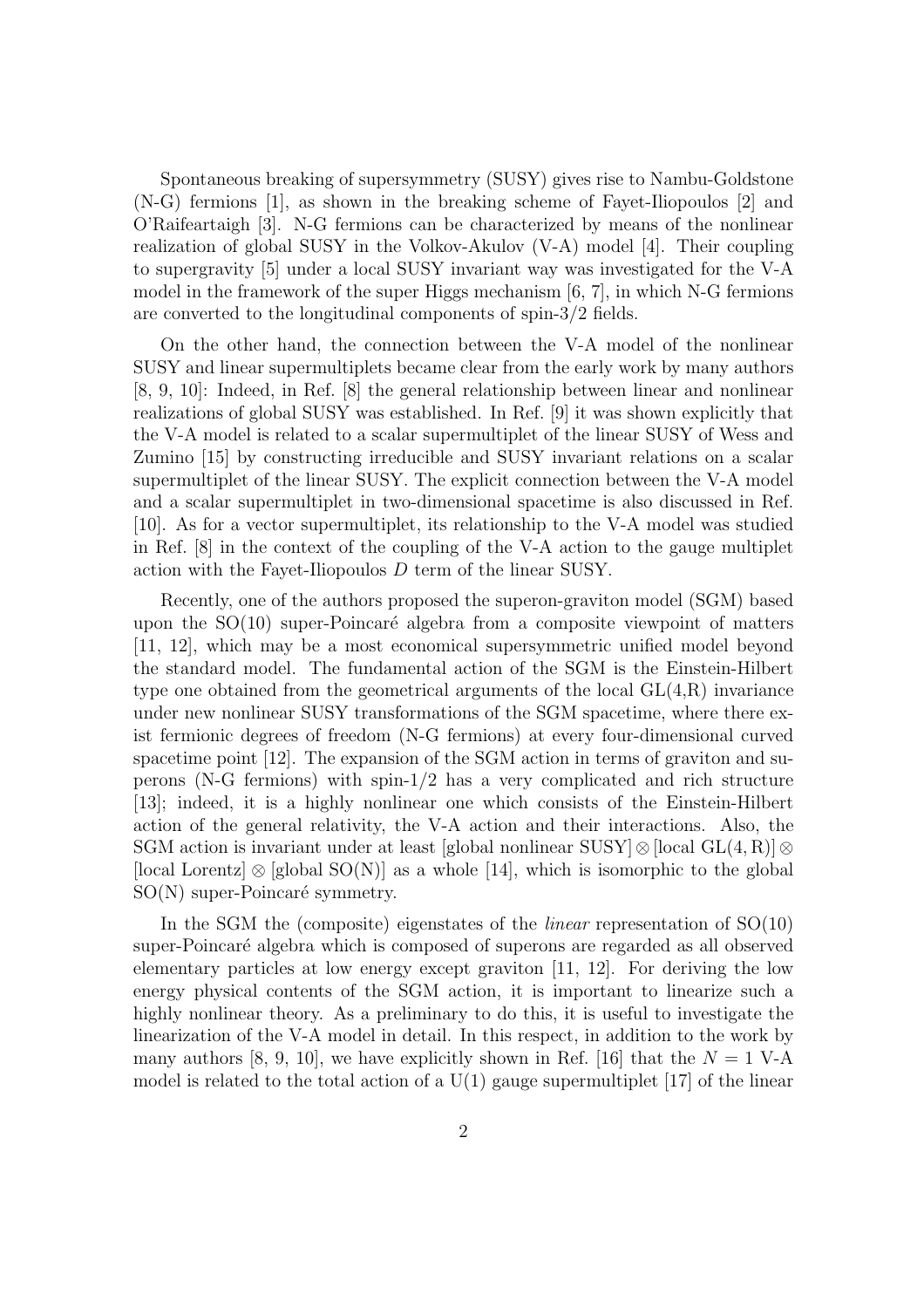SUSY with the Fayet-Iliopoulos *D* term indicating a spontaneous SUSY breaking. In the work of Ref. [16] it became clear that the representations of component fields of a  $U(1)$  gauge supermultiplet in terms of the N-G fermion fields indicate the axial vector nature of the U(1) gauge field. In order to see its vector nature at least, we have to investigate the linearization of the V-A model with an extended SUSY.

In this paper we restrict our attention to the  $N = 2$  SUSY and discuss a connection between the V-A model and an  $N=2$  vector supermultiplet [18] of the linear SUSY in four-dimensional spacetime. In particular, we show that for the  $N = 2$ theory a SUSY invariant relation between component fields of the vector supermultiplet and the N-G fermion fields can be constructed by means of the method used in Ref. [9] starting from an ansatz given below (Eq. (10)). We also briefly discuss a relation of the actions for the two models.

Let us denote the component fields of an  $N = 2$  U(1) gauge supermultiplet [18], which belong to representations of a rigid  $SU(2)$ , as follows; namely,  $\phi$  for a physical complex scalar field,  $\lambda_R^i$  (*i* = 1, 2) for two right-handed Weyl spinor fields and  $A_a$  for a  $U(1)$  gauge field in addition to  $D<sup>I</sup>$   $(I = 1, 2, 3)$  for three auxiliary real scalar fields required from the mismatch of the off-shell degrees of freedom between bosonic and fermionic physical fields.<sup>§</sup>  $\lambda_R^i$  and  $D^I$  belong to representations 2 and 3 of SU(2) respectively while other fields are singlets. By the charge conjugation we define left-handed spinor fields as  $\lambda_{Li} = C \overline{\lambda}_{Ri}^T$ . We use the antisymmetric symbols  $\epsilon^{ij}$  and  $\epsilon_{ij}$  ( $\epsilon^{12} = \epsilon_{21} = +1$ ) to raise and lower SU(2) indices as  $\psi^i = \epsilon^{ij}\psi_j$ ,  $\psi_i = \epsilon_{ij}\psi^j$ .

The  $N = 2$  linear SUSY transformations of these component fields generated by constant spinor parameters  $\zeta_L^i$  are

$$
\delta_Q \phi = -\sqrt{2} \bar{\zeta}_R \lambda_L,
$$
  
\n
$$
\delta_Q \lambda_{Li} = -\frac{1}{2} F_{ab} \gamma^{ab} \zeta_{Li} - \sqrt{2} i \partial \phi \zeta_{Ri} + i(\zeta_L \sigma^I)_i D^I,
$$
  
\n
$$
\delta_Q A_a = -i \bar{\zeta}_L \gamma_a \lambda_L - i \bar{\zeta}_R \gamma_a \lambda_R,
$$
  
\n
$$
\delta_Q D^I = \bar{\zeta}_L \sigma^I \partial \lambda_L + \bar{\zeta}_R \sigma^I \partial \lambda_R,
$$
\n(1)

where  $\zeta_{Ri} = C \bar{\zeta}_{Li}^T$ ,  $F_{ab} = \partial_a A_b - \partial_b A_a$ , and  $\sigma^I$  are the Pauli matrices. The contractions of SU(2) indices are defined as  $\bar{\zeta}_R \lambda_L = \bar{\zeta}_{Ri} \lambda_L^i$ ,  $\bar{\zeta}_R \sigma^I \lambda_L = \bar{\zeta}_{Ri} (\sigma^I)^i{}_j \lambda_I^j$  $_L^j$ , etc. These supertransformations satisfy a closed off-shell commutator algebra

$$
[\delta_Q(\zeta_1), \delta_Q(\zeta_2)] = \delta_P(v) + \delta_g(\theta),\tag{2}
$$

where  $\delta_P(v)$  and  $\delta_q(\theta)$  are a translation and a U(1) gauge transformation with pa-

<sup>&</sup>lt;sup>§</sup> Minkowski spacetime indices are denoted by  $a, b, ... = 0, 1, 2, 3$ , and the flat metric is  $\eta^{ab} =$ diag(+1,-1,-1,-1). Gamma matrices satisfy  $\{\gamma^a, \gamma^b\} = 2\eta^{ab}$  and we define  $\gamma^{ab} = \frac{1}{2}[\gamma^a, \gamma^b]$ .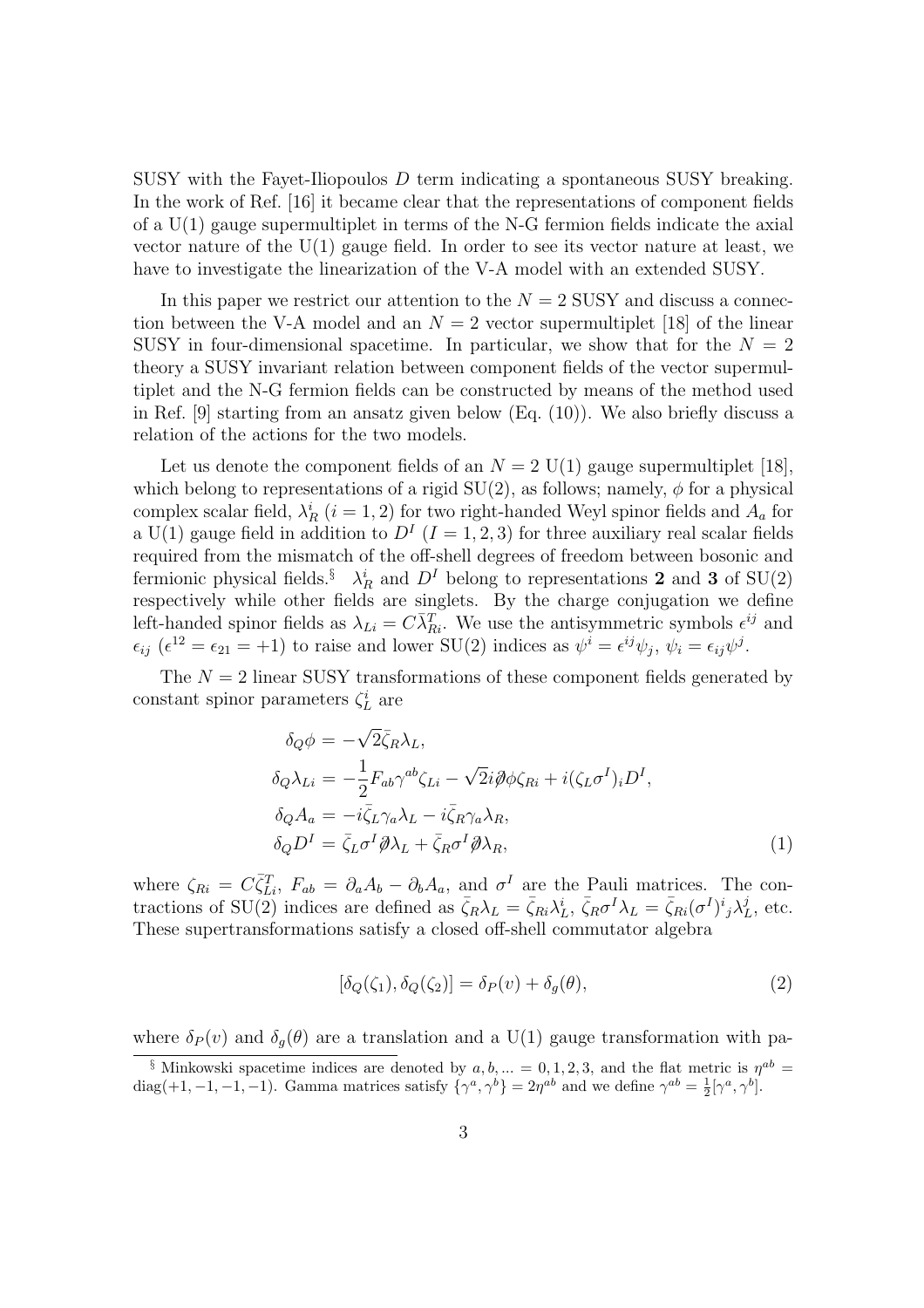rameters

$$
v^{a} = 2i(\bar{\zeta}_{1L}\gamma^{a}\zeta_{2L} - \bar{\zeta}_{1R}\gamma^{a}\zeta_{2R}),
$$
  
\n
$$
\theta = -v^{a}A_{a} + 2\sqrt{2}\bar{\zeta}_{1L}\zeta_{2R}\phi - 2\sqrt{2}\bar{\zeta}_{1R}\zeta_{2L}\phi^{*}.
$$
\n(3)

Only the gauge field  $A_a$  transforms under the  $U(1)$  gauge transformation

$$
\delta_g(\theta) A_a = \partial_a \theta. \tag{4}
$$

Although in our discussion on the derivation of the relation between the linear and nonlinear SUSY transformations we have not used a form of the action, it is instructive to consider a free action which is invariant under Eq. (1)

$$
S_{\rm lin} = \int d^4x \left[ \partial_a \phi \partial^a \phi^* - \frac{1}{4} F_{ab}^2 + i \bar{\lambda}_R \partial \lambda_R + \frac{1}{2} (D^I)^2 - \frac{1}{\kappa} \xi^I D^I \right],\tag{5}
$$

where  $\kappa$  is a constant whose dimension is (mass)<sup>-2</sup> and  $\xi^I$  are three arbitrary real parameters satisfying  $({\xi}^{I})^2 = 1$ . The last term proportional to  $\kappa^{-1}$  is an analog of the Fayet-Iliopoulos  $D$  term in the  $N = 1$  theories [2]. The field equations for the auxiliary fields give  $D^I = \xi^I/\kappa$  indicating a spontaneous SUSY breaking.

On the other hand, in the  $N = 2$  V-A model [19] we have a nonlinear SUSY transformation law of the N-G fermion fields  $\psi^i_L$ 

$$
\delta_Q \psi_L^i = \frac{1}{\kappa} \zeta_L^i - i\kappa \left( \bar{\zeta}_L \gamma^a \psi_L - \bar{\zeta}_R \gamma^a \psi_R \right) \partial_a \psi_L^i, \tag{6}
$$

where  $\psi_{Ri} = C\bar{\psi}_{Li}^T$ . This transformation satisfies off-shell the commutator algebra (2) without the U(1) gauge transformation on the right-hand side. The V-A action invariant under Eq. (6) reads

$$
S_{\text{VA}} = -\frac{1}{2\kappa^2} \int d^4x \, \det w,\tag{7}
$$

where the  $4 \times 4$  matrix *w* is defined by

$$
w^{a}{}_{b} = \delta^{a}_{b} + \kappa^{2} t^{a}{}_{b}, \qquad t^{a}{}_{b} = -i \bar{\psi}_{L} \gamma^{a} \partial_{b} \psi_{L} + i \bar{\psi}_{R} \gamma^{a} \partial_{b} \psi_{R}.
$$
 (8)

The V-A action (7) is expanded in *κ* as

$$
S_{\text{VA}} = -\frac{1}{2\kappa^2} \int d^4x \left[ 1 + \kappa^2 t^a{}_a + \frac{1}{2} \kappa^4 (t^a{}_a t^b{}_b - t^a{}_b t^b{}_a) \right. \\ - \frac{1}{6} \kappa^6 \epsilon_{abcd} \epsilon^{efgd} t^a{}_e t^b{}_f t^c{}_g - \frac{1}{4!} \kappa^8 \epsilon_{abcd} \epsilon^{efgh} t^a{}_e t^b{}_f t^c{}_g t^d{}_h \right]. \tag{9}
$$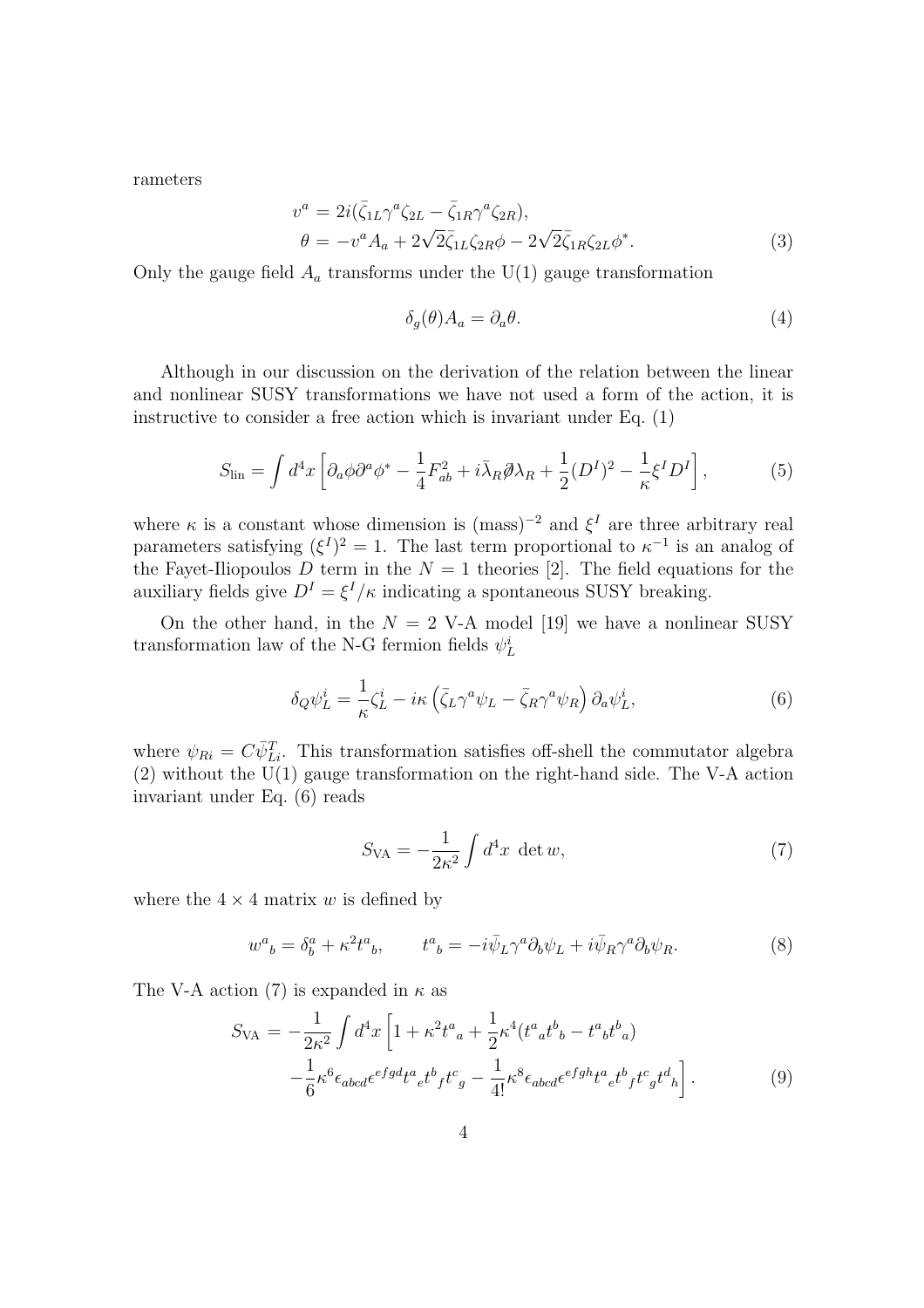We would like to obtain a SUSY invariant relation between the component fields of the  $N = 2$  vector supermultiplet and the N-G fermion fields  $\psi^i$  at the leading orders of  $\kappa$ . It is useful to imagine a situation in which the linear SUSY is broken with the auxiliary fields having expectation values  $D^I = \xi^I/\kappa$  as in the free theory (5). Then, we expect from the experience in the  $N = 1$  cases [8, 9, 10] and the transformation law of the spinor fields in Eq. (1) that the relation should have a form

$$
\lambda_{Li} = i\xi^{I}(\psi_{L}\sigma^{I})_{i} + \mathcal{O}(\kappa^{2}),
$$

$$
D^{I} = \frac{1}{\kappa}\xi^{I} + \mathcal{O}(\kappa),
$$
(other fields) =  $\mathcal{O}(\kappa).$  (10)

Higher order terms are obtained such that the linear SUSY transformations (1) are reproduced by the nonlinear SUSY transformation of the N-G fermion fields (6).

After some calculations we obtain the relation between the fields in the linear theory and the N-G fermion fields as

$$
\phi(\psi) = \frac{1}{\sqrt{2}} i\kappa \xi^{I} \bar{\psi}_{R} \sigma^{I} \psi_{L} - \sqrt{2} \kappa^{3} \xi^{I} \bar{\psi}_{L} \gamma^{a} \psi_{L} \bar{\psi}_{R} \sigma^{I} \partial_{a} \psi_{L}
$$
  
\n
$$
- \frac{\sqrt{2}}{3} \kappa^{3} \xi^{I} \bar{\psi}_{R} \sigma^{J} \psi_{L} \bar{\psi}_{R} \sigma^{J} \sigma^{I} \partial \psi_{R} + \mathcal{O}(\kappa^{5}),
$$
  
\n
$$
\lambda_{Li}(\psi) = i\xi^{I} (\psi_{L} \sigma^{I})_{i} + \kappa^{2} \xi^{I} \gamma^{a} \psi_{R} \bar{\psi}_{R} \sigma^{I} \partial_{a} \psi_{L} + \frac{1}{2} \kappa^{2} \xi^{I} \gamma^{ab} \psi_{Li} \partial_{a} (\bar{\psi}_{L} \sigma^{I} \gamma_{b} \psi_{L})
$$
  
\n
$$
+ \frac{1}{2} \kappa^{2} \xi^{I} (\psi_{L} \sigma^{J})_{i} (\bar{\psi}_{L} \sigma^{J} \sigma^{I} \partial \psi_{L} - \bar{\psi}_{R} \sigma^{J} \sigma^{I} \partial \psi_{R}) + \mathcal{O}(\kappa^{4}),
$$
  
\n
$$
A_{a}(\psi) = -\frac{1}{2} \kappa \xi^{I} (\bar{\psi}_{L} \sigma^{I} \gamma_{a} \psi_{L} - \bar{\psi}_{R} \sigma^{I} \gamma_{a} \psi_{R})
$$
  
\n
$$
+ \frac{1}{4} i\kappa^{3} \xi^{I} [\bar{\psi}_{L} \sigma^{J} \psi_{R} \bar{\psi}_{R} (2 \delta^{IJ} \delta_{a}^{b} - \sigma^{J} \sigma^{I} \gamma_{a} \gamma^{b}) \partial_{b} \psi_{L}
$$
  
\n
$$
- \frac{1}{4} \bar{\psi}_{L} \gamma^{cd} \psi_{R} \bar{\psi}_{R} \sigma^{I} (2 \gamma_{a} \gamma_{a} \gamma^{b} - \gamma^{b} \gamma_{c} \sigma \gamma_{a}) \partial_{b} \psi_{L} + (L \leftrightarrow R) + \mathcal{O}(\kappa^{5}),
$$
  
\n
$$
D^{I}(\psi) = \frac{1}{\kappa} \xi^{I}
$$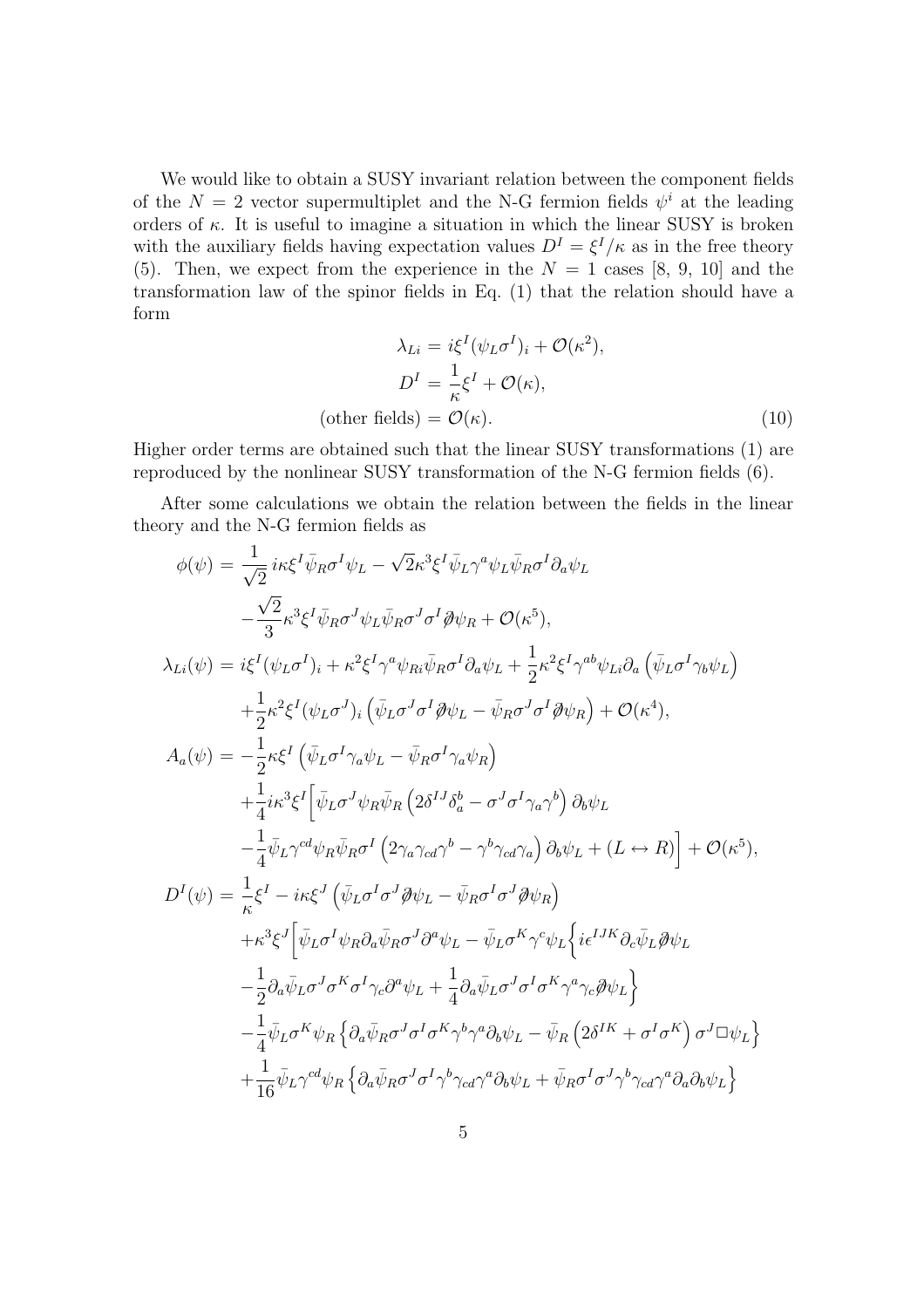$$
+(L \leftrightarrow R)\Big] + \mathcal{O}(\kappa^5). \tag{11}
$$

The transformation of the N-G fermion fields (6) reproduces the transformation of the linear theory (1) except that the transformation of the gauge field  $A_a(\psi)$  contains an extra  $U(1)$  gauge transformation

$$
\delta_Q A_a(\psi) = -i\bar{\zeta}_L \gamma_a \lambda_L(\psi) - i\bar{\zeta}_R \gamma_a \lambda_R(\psi) + \partial_a X,\tag{12}
$$

where

$$
X = \frac{1}{2} i \kappa^2 \xi^I \bar{\zeta}_L \left( 2 \delta^{IJ} - \sigma^{IJ} \right) \psi_R \bar{\psi}_R \sigma^J \psi_L + (L \leftrightarrow R). \tag{13}
$$

The U(1) gauge transformation parameter *X* satisfies

$$
\delta_Q(\zeta_1)X(\zeta_2) - \delta_Q(\zeta_2)X(\zeta_1) = -\theta,\tag{14}
$$

where  $\theta$  is defined in Eq. (3). Due to this extra term the commutator of two supertansformations on  $A_a(\psi)$  does not contain the U(1) gauge transformation term in Eq. (2). This should be the case since the commutator on  $\psi$  does not contain the  $U(1)$  gauge transformation term. For gauge invariant quantities like  $F_{ab}$  the transformations exactly coincide with those of the linear SUSY. In principle we can continue to obtain higher order terms in the relation (11) following this approach. However, it will be more useful to use the  $N = 2$  superfield formalism [20] as was done in Refs. [8, 10, 16] for the  $N=1$  theories.

We note that the leading terms of  $A_a$  in Eq. (11) can be written as

$$
A_a = -\kappa \xi^1 \bar{\chi} \gamma_5 \gamma_a \varphi + i\kappa \xi^2 \bar{\chi} \gamma_a \varphi - \frac{1}{2} \kappa \xi^3 \left( \bar{\chi} \gamma_5 \gamma_a \chi - \bar{\varphi} \gamma_5 \gamma_a \varphi \right) + \mathcal{O}(\kappa^3),\tag{15}
$$

where we have defined Majorana spinor fields

$$
\chi = \psi_L^1 + \psi_{R1}, \qquad \varphi = \psi_L^2 + \psi_{R2}.
$$
 (16)

When  $\xi^1 = \xi^3 = 0$ , this shows the vector nature of the U(1) gauge field as we expected.

The relation (11) reduces to that of the  $N = 1$  SUSY by imposing, e.g.  $\psi_L^2 = 0$ . When  $\xi^1 = 1$ ,  $\xi^2 = \xi^3 = 0$ , we find  $\lambda_{L2} = 0$ ,  $A_a = 0$ ,  $D^3 = 0$  and that the relation between  $(\phi, \lambda_{L1}, D^1, D^2)$  and  $\psi_L^1$  becomes that of the  $N = 1$  scalar supermultiplet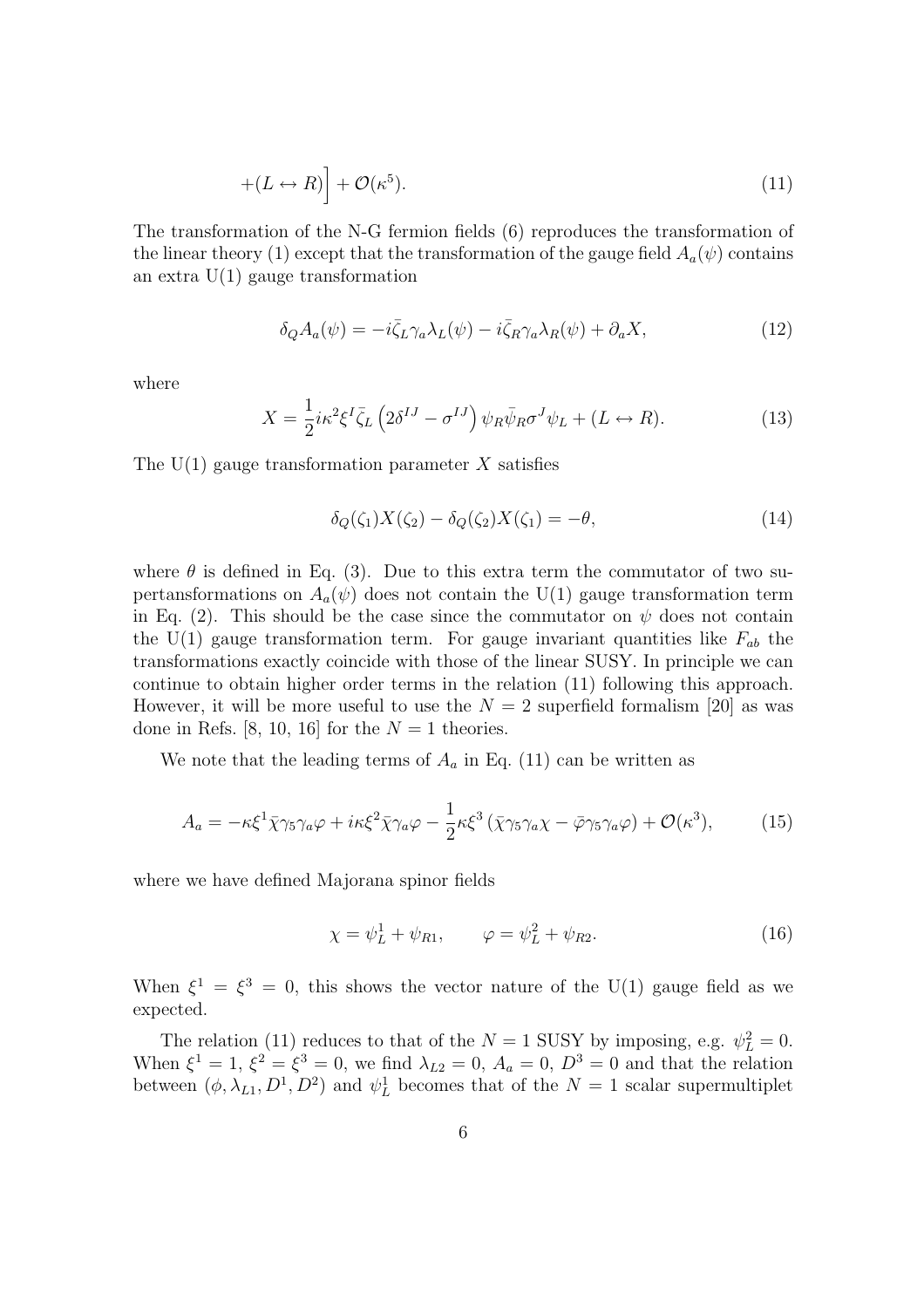obtained in Ref. [9]. <sup>1</sup> When  $\xi^1 = \xi^2 = 0$ ,  $\xi^3 = 1$ , on the other hand, we find  $\lambda_{L1} = 0, \ \phi = 0, \ D^1 = D^2 = 0$  and that the relation between  $(\lambda_{L2}, A_a, D^3)$  and  $\psi_L^1$ becomes that of the  $N = 1$  vector supermultiplet obtained in Refs. [8, 16].

In our above discussion on the derivation of the result (11) we have not used a form of the action. However, as for the relation between the free linear SUSY action  $S_{lin}$  in Eq. (5) and the V-A action  $S_{VA}$  in Eq. (7), we have explicitly shown that  $S_{lin}$  indeed coincides with the V-A action  $S_{VA}$  at least up to and including  $O(\kappa^0)$ in Eq. (9) by substituting Eq. (11) into the linear action (5). We consider this is a strong indication of the all order coincidence between the actions (5) and (7) from the experience in the  $N = 1$  cases [8, 9, 10, 16].

Finally we summarize our results. In this paper we have constructed the SUSY invariant relation between the component fields of the  $N = 2$  vector supermultiplet and the N-G fermion fields  $\psi^i_L$  at the leading orders of  $\kappa$ . We have explicitly showed that the  $U(1)$  gauge field  $A_a$  has the vector nature in terms of the N-G fermion fields in contrast to the models with the  $N = 1$  SUSY [16]. The relation (11) contains three arbitrary real parameters  $\xi^{I}/\kappa$ , which can be regarded as the vacuum expectation values of the auxiliary fields  $D<sup>I</sup>$ . When we put  $\psi_L^2 = 0$ , the relation reduces to that of the  $N = 1$  scalar supermultiplet or that of the  $N = 1$  vector supermultiplet depending on the choice of the parameters  $\xi^I$ . We have also briefly discussed that the free action  $S_{lin}$  in Eq. (5) with the Fayet-Iliopoulos  $D$  term reduces to the V-A action  $S_{VA}$  in Eq. (7) at least up to and including  $O(\kappa^0)$  by subsituting the relation (11) into the linear action (5). From the results in this Letter we anticipate the equivalence of the action of *N*-extended standard supermultiplets to the *N*-extended V-A action of a nonlinear SUSY, which is favorable for the SGM scenario.

## **Acknowledgements**

The work of Y.T. is supported in part by the Grant-in-Aid from the Ministry of Education, Culture, Sports, Science and Technology, Japan, Priority Area (#707) "Supersymmetry and Unified Theory of Elementary Particles". The work of M.T. is supported in part by the High-Tech research program of Saitama Institute of Technology.

## **References**

[1] A. Salam and J. Strathdee, *Phys. Lett.* **B49** (1974) 465.

*I N* = 1 scalar supermultiplet is also obtained by adopting  $\xi^1 = 1 = \xi^2$ ,  $\xi^3 = 0$ .